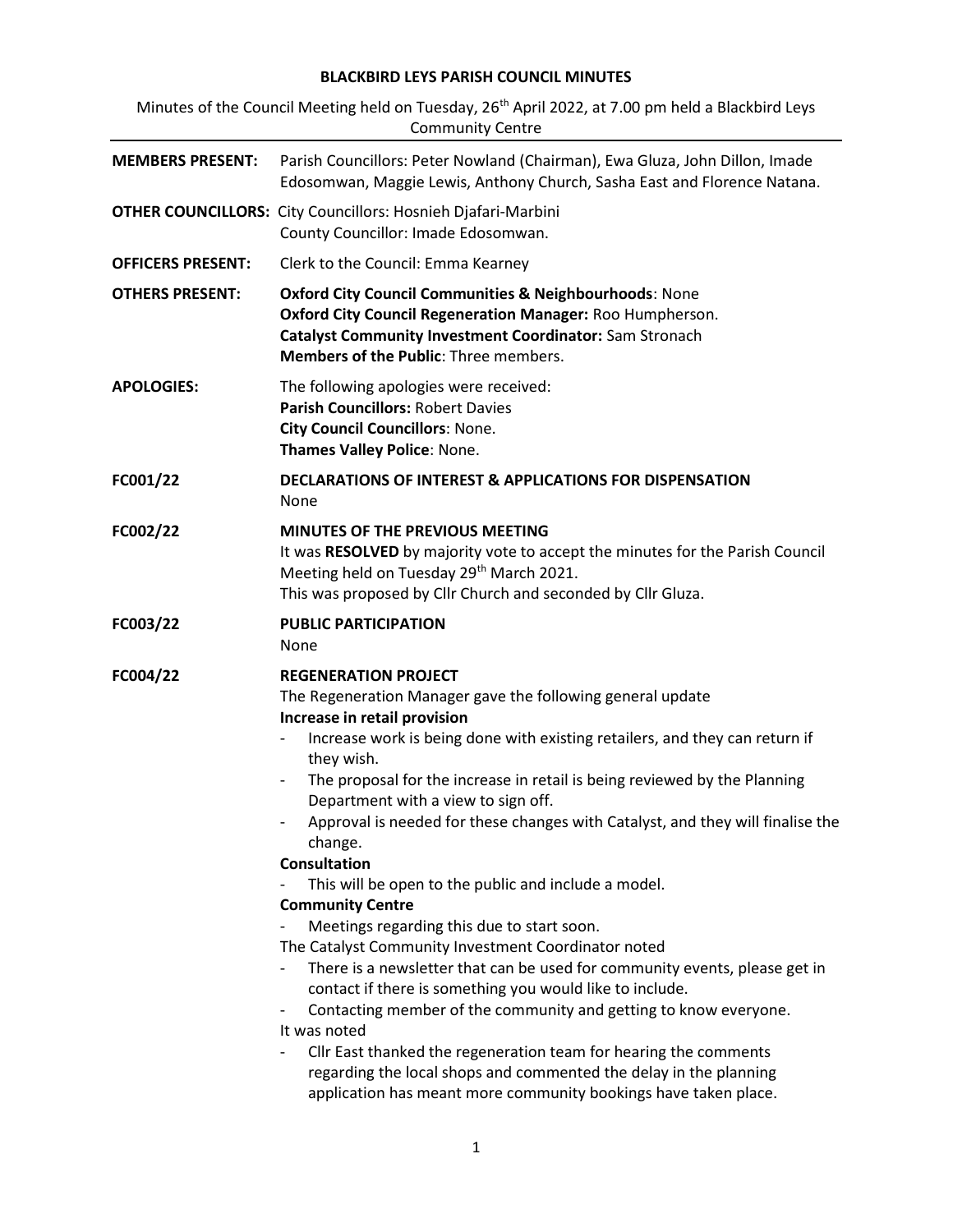|          | A member of the public commented that it would be good if Catalyst could<br>add into the newsletter an update for residents on what was going on with<br>the regeneration, this would help reassure people.<br>Cllr Dillon queried if the existing retailers would have priority, it was<br>$\overline{\phantom{a}}$<br>confirmed the existing retailers will be spoken to first.<br>Cllr Church queried if the consultation will be held before or after the<br>$\overline{\phantom{a}}$<br>planning application is submitted, it was confirmed that it was in the<br>programme to have the consultation in January.                                                                     |  |  |  |
|----------|-------------------------------------------------------------------------------------------------------------------------------------------------------------------------------------------------------------------------------------------------------------------------------------------------------------------------------------------------------------------------------------------------------------------------------------------------------------------------------------------------------------------------------------------------------------------------------------------------------------------------------------------------------------------------------------------|--|--|--|
| FC005/22 | <b>COMMUNITY GROUP REPORTS</b><br>The community groups present gave their reports.                                                                                                                                                                                                                                                                                                                                                                                                                                                                                                                                                                                                        |  |  |  |
| FC006/22 | <b>COUNCILLORS REPORTS</b><br>The councillors present gave their reports.                                                                                                                                                                                                                                                                                                                                                                                                                                                                                                                                                                                                                 |  |  |  |
| FC007/22 | <b>STRATEGIC AIMS 2022-23</b><br>It was AGREED by majority vote for a working group to be formed at the May<br>meeting, and the council to receive recommendations.<br>This was proposed by Cllr Lewis and seconded by Cllr Nowland.                                                                                                                                                                                                                                                                                                                                                                                                                                                      |  |  |  |
| FC008/22 | <b>Financial Matters</b><br>1. Clerk's Laptop & Office 365<br>It was AGREED by majority vote for the clerk to purchase a laptop and Office<br>365, within the budget allowance.<br>This was proposed by Cllr Church and seconded by Cllr Nowland.<br>2. Insurance<br>It was AGREED to retrospectively approve the most cost-effective insurance<br>quote for 2022-23.<br>This was proposed by Cllr Nowland and Seconded by Cllr Church.<br>3. Internal Financial Controller<br>The Internal Financial Controller confirmed the review of the invoices against<br>the April cashbook was correct.<br>4. Cashbook<br>It was AGREED to pay the following cashbook payments by majority vote. |  |  |  |

| It was AUNEED to pay the following cashbook payments by majority vo |
|---------------------------------------------------------------------|
| This was proposed by Cllr Nowland and seconded by Cllr Church.      |

| Date       | Payee                                              | <b>Description</b>        | <b>Invoice No</b> | <b>Total</b> |
|------------|----------------------------------------------------|---------------------------|-------------------|--------------|
| 14/04/2022 | Zurich                                             | Insurance 2022-23         | 512812105         | £749.67      |
| 26/04/2022 | Society Local Council<br><b>Clerks</b>             | Annual Membership         | MEM238480         | £234.00      |
| 26/04/2022 | Sam Shippen                                        | Locum Clerk cover         | March '21 cover   | £138.45      |
| 26/04/2022 | <b>Oxfordshire Association</b><br>of Local Council | Annual Membership         | B00067/2022/4     | £2,227.57    |
| 26/04/2022 | Amazon                                             | Printer Ink for the clerk | 127171675         | £42.24       |
| 25/04/2022 | Clerk                                              | April wages               | payslip           | Confidential |
| 26/04/2022 | Chairman                                           | Allowance April           | payslip           | Confidential |